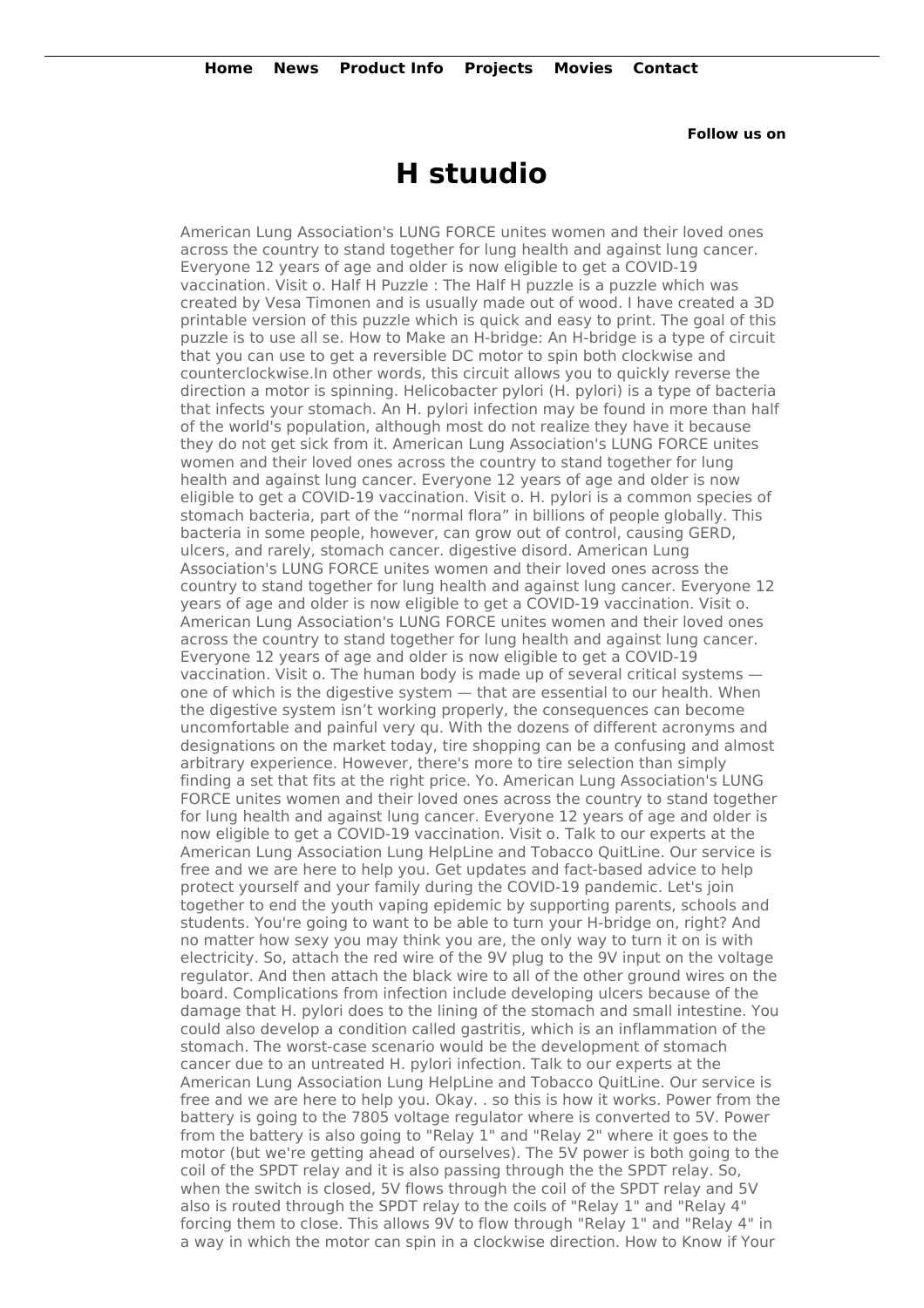Air is Unhealthy. Our key findings add to the evidence that a changing climate is making it harder to protect human health. Our key findings add to the evidence that a changing climate is making it harder to protect human health. Gastritis and peptic ulcers are the most common conditions caused by H. pylori bacteria, although not everyone infected with the bacteria will become ill. Besides pain and other uncomfortable symptoms, ulcers can cause bleeding and holes in the lining of the stomach. Depending on the position of the ulcer, it could also cause stomach blockages. In the worst cases, these bacterial infections can cause gastric cancer, which is the second leading cause of cancer deaths in the world. If there is a red +9V wire on the middle pin on the one side of the tube that currently has wires on it, then also attach a red wire on the side your currently attaching wires to. If there is a black wire on the side with all the wires, then attach a black wire on this side. What Is the Weight of Canadian Coins in Grams?. I know we can help others to fight lung disease and encourage folks to stop or never start smoking. Talk to our experts at the American Lung Association Lung HelpLine and Tobacco QuitLine. Our service is free and we are here to help you. I have created a 3D printable version of this puzzle which is quick and easy to print. The goal of this puzzle is to use all seven pieces to make the shape of an upper case letter H. The solution for the puzzle requires you to think three dimensionally:). Our circuit includes an Hbridge made out of 4 SPST relays (single-pole single-throw) and 1 additional SPDT (single-pole double-throw) relay which will be used to switch between the 2-sets of 2 relays. C ommon acid reducers include histamine (H-2) blockers, proton pump inhibitors and stomach lining protectors. The most common stomach lining protector is Pepto-Bismol, a bismuth subsalicylate, which coats the stomach lining to protect it from acid. H-2 blockers prevent the production of histamine, a substance that helps the stomach make acid. Proton pump inhibitors actually stop the stomach's acid pump from working, which inhibits the production of acid. Preventing H. pylori means practicing good hygiene. Wash your hands after using the bathroom and before preparing food. Do not eat food from a questionable source. Do not eat food that is undercooked. Avoid water that does not look to be clean. Share your voice and advocate for policies that will save lives. Your donation to the American Lung Association helps save lives. Make a tax-deductible donation today. H-bridges can be made with either 4 relays or 4 transistors. They say everything happens for a reason, I happen to believe that's true. Back in January of this year my mother slipped down the stairs and fractured her ankle. Three weeks passed and she was still in the hospital and the doctors made an emphasis on her completing physical therapy before going home. Closer to the end of the third week my mother developed this horrible cough, which triggered her asthma. Asthma treatment after asthma treatment, prednisone after prednisone, nothing was helping this cough. Then one morning she started coughing up blood, large clots of blood. And that's when the panic started. The doctors immediately took her for a chest X-Ray, assuming that the blood was originating from a clot that could have occurred during surgery on her ankle a week prior. What the doctors didn't expect was to find a mass on her right lung. Just a switch to energise the relay for forward or de-energise the relay for reverse. Everyone 5 years of age and older is now eligible to get a COVID-19 vaccination. Visit our COVID-19 Vaccine Tracker to learn more. Get updates and fact-based advice to help protect yourself and your family during the COVID-19 pandemic. Like I have said the version of the puzzle I have created is 3D Printed using the demotions which can be seen in the images. How Does Duolingo Make It So Easy to Learn Spanish Words?. Highway performance boils down to how much rubber your tire puts on the road. For acceleration, braking and cornering every bit of rubber in contact with the pavement equates to increased dynamic limits. However, the broad patches of rubber used on highway tires tend to float over the surface of sand, mud and grass without digging in for traction. This is the primary difference between H/T (highway tread) and A/T (all terrain) tires. Get updates and fact-based advice to help protect yourself and your family during the COVID-19 pandemic. Share your voice and advocate for policies that will save lives. The puzzle should be setup using the related images as a reference. Many patients with H. pylori have an infection that is resistant to antibiotics, so it is important to take the entire course of all medications prescribed and to get a blood or stool test to confirm the infection has been cleared. studio D has mastered the art of bringing buyers home. With over 20,000 square feet of warehouse space to store our collections of classic contemporary furnishings, art, photography, + thoughtful accents, our creative team has successfully staged thousands of properties throughout the San Francisco Bay Area + New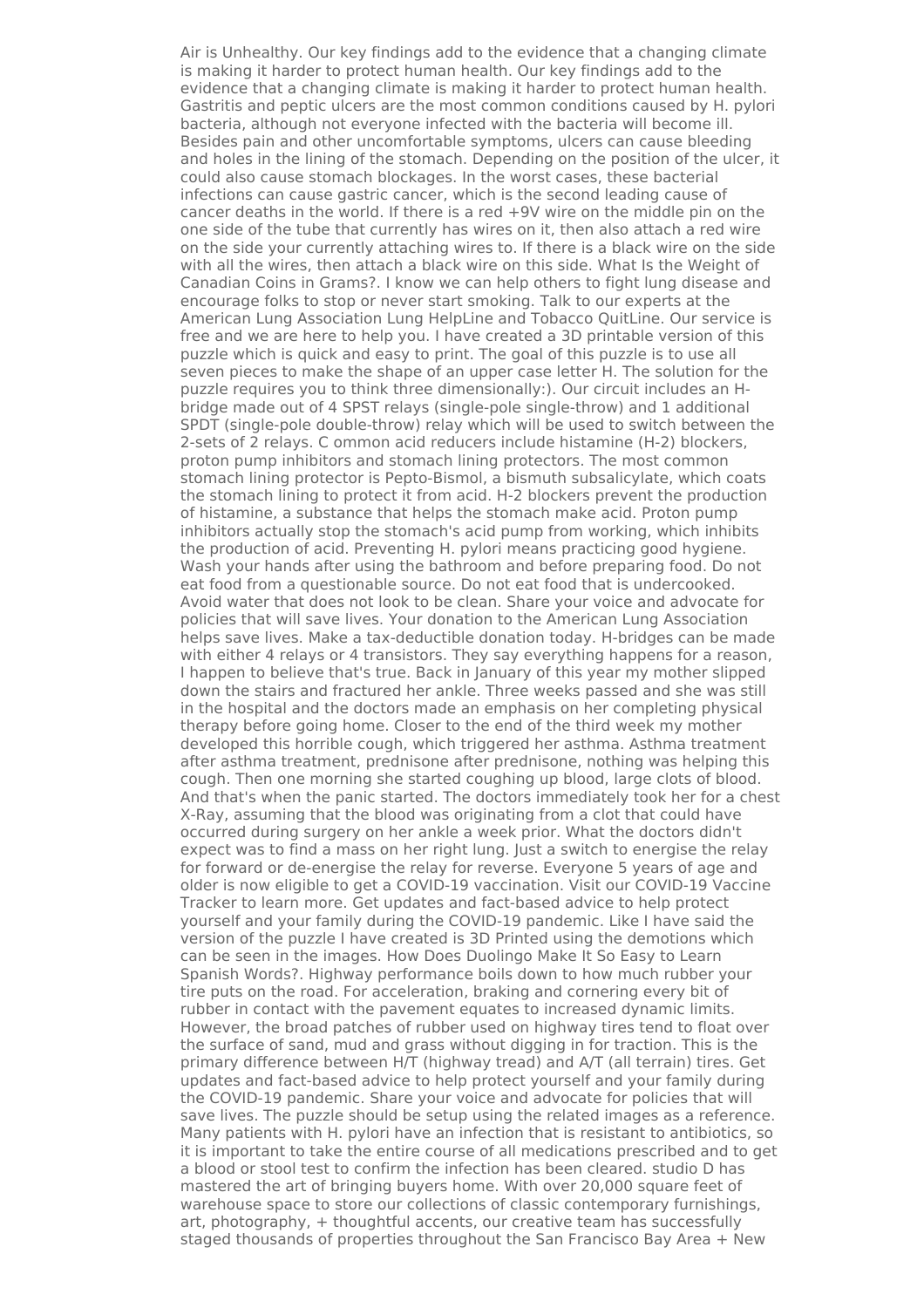York, many of which have sold in under 30 days for record-high prices. Let studio D transform your space into that emotional experience. FOR HIGH-INTENSITY PERFORMANCE, CARBOHYDRATES ARE STILL KING Despite reams of new data that have been generated over the years and an ever-evolving understanding about how athletes metabolize foodstuffs, the panelists generally agreed that the primary tenets of sport nutrition have not changed much over the past 25 years. Although they acknowledged that recent research suggests an athlete's need for protein and some fats may be a little higher than believed by previous generations, 5 one factor that remains as true today as it did decades ago is the athlete's indispensable need for carbohydrate as a key component of the diet. Although dietary protein and fat can provide necessary energy to perform physical activity, carbohydrate is the substrate most efficiently metabolized by the body and the only macronutrient that can be broken down rapidly enough to provide energy during periods of highintensity exercise when fast-twitch muscle fibers are primarily relied upon. 1, 3, 4, 6. studio D seriously transformed our home in anticipation of its going on the market. When we first entered our house after their magic, we said to each other, "our house could have looked like this?!" We definitely believe their carefully selected decor and special touches showed our home in its very best light! Description of the treatment Facilitating recovery from loss has been a staple of psychotherapy since long before the entity known variously as "complicated grief," "traumatic grief," "complicated bereavement," "prolonged grief disorder," or "pathologic grief" was identified as a form of suffering distinct from normal bereavement or depression. Clinicians have described numerous forms of treatment for bereavement-related distress, relying on different conceptualizations of the problem and different therapeutic techniques, 1, 2. Impact of potato (which may contain as much as 7 g of protein) versus a lowerprotein carbohydrate source on recovery from strenuous exercise in elite athletes, particularly on the time course of glycogen replenishment between heavy exercise bouts. Session 3 Usually session 3 includes a supportive person such as a family member or close friend, either in person or, if necessary, by telephone. The rationales for including a supportive person are that individuals experiencing complicated grief often lose a sense of connection with others, which the treatment aims to help restore; an outside perspective on the client and the way that grief is affecting his or her life can be helpful for the therapist; and a friend or family member can facilitate the treatment by understanding what the client is doing and why, and providing support throughout the process, which is often difficult and painful. During the session, this individual is asked to describe the client since the death, his or her reactions to grief, and any avoided situations or activities. The therapist then provides an overview of the CG model and treatment to the support person. The client and support person discuss ways in which the latter can be helpful as the client progresses through the treatment. During the last 15 minutes or so, the client is seen alone to review the grief monitoring diary and provide an update on goal work. - 1 2 3 4 5 6 7 8 9 10 11 12 13 14 15 16 17 18 19 20 21 22 23 24 25 26 27 28 29 30 31. All Anime Manga Characters People Manga Store News Featured Articles Forum Clubs Users. Try out PMC Labs and tell us what you think. Learn More. 6. Piper WE., Ogrodniczuk JS., Joyce AS., Weideman R. First Look: Chic Earthquake Cottage on Russian Hill, \$4.5M. An interpretive intervention focused on increasing clients\* insight about conflict and trauma related to their loss was not efficacious. 46, 47. A year later, Edward, now promoted to the fullmetal alchemist of the state, embarks on a journey with his younger brother to obtain the Philosopher's Stone. The fabled mythical object is rumored to be capable of amplifying an alchemist's abilities by leaps and bounds, thus allowing them to override the fundamental law of alchemy: to gain something, an alchemist must sacrifice something of equal value. Edward hopes to draw into the military's resources to find the fabled stone and restore his and Alphonse's bodies to normal. However, the Elric brothers soon discover that there is more to the legendary stone than meets the eye, as they are led to the epicenter of a far darker battle than they could have ever imagined. Through his work with Sir Nighteye, Midoriya discovers Chisaki's crime syndicate and the villain's hostile relationship with a mysterious young girl named Eri. Fearing for the TEEN's safety, Midoriya and his upperclassman Mirio Toogata must work together to put an end to Chisaki's reign of terror. After a horrific alchemy experiment goes wrong in the Elric household, brothers Edward and Alphonse are left in a catastrophic new reality. Ignoring the alchemical principle banning human transmutation, the boys attempted to bring their recently deceased mother back to life. Instead, they suffered brutal personal loss: Alphonse's body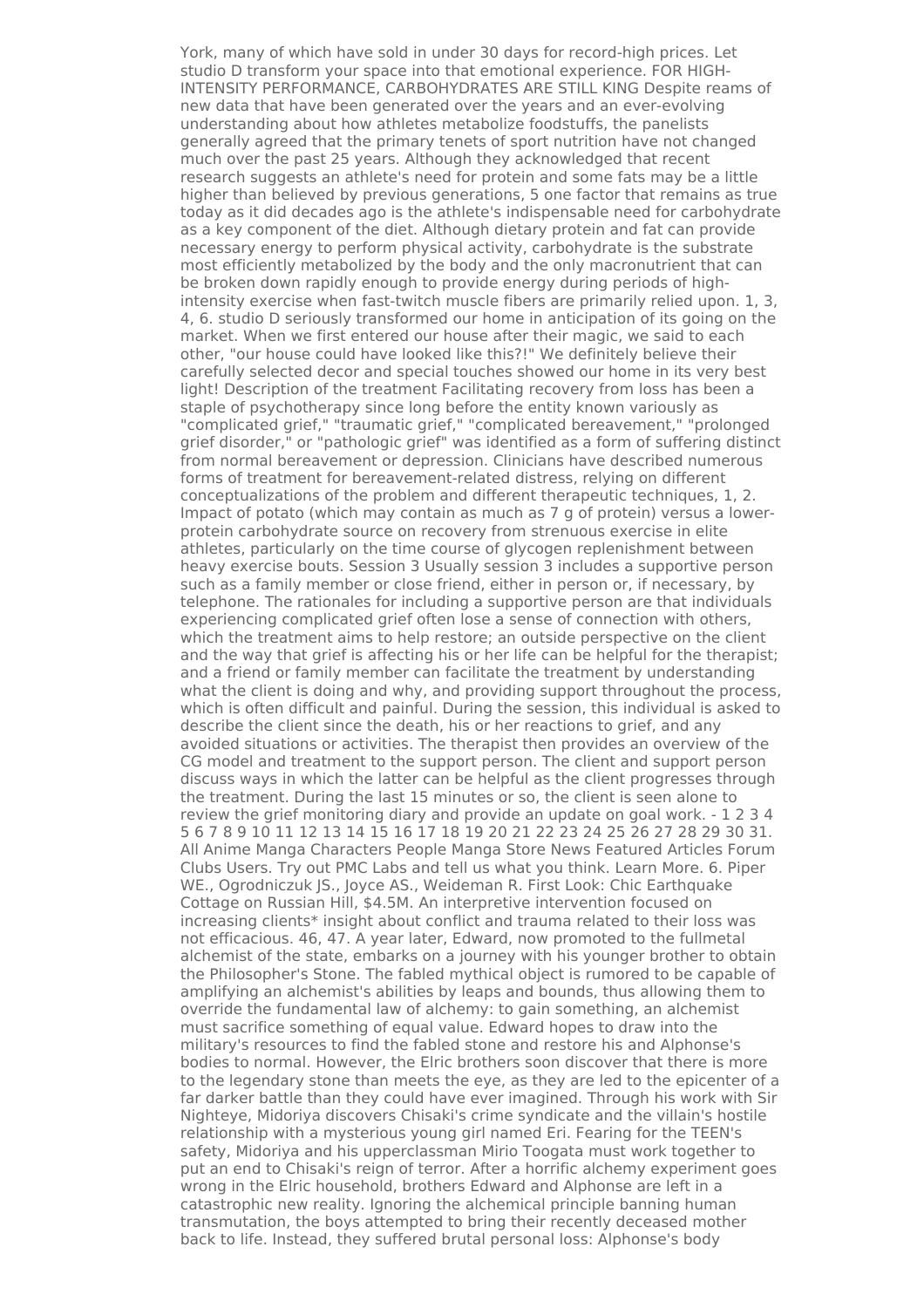disintegrated while Edward lost a leg and then sacrificed an arm to keep Alphonse's soul in the physical realm by binding it to a hulking suit of armor. Mitch Kanter, PhD, is the chief science officer with FoodMinds, a division of Padilla, in Chicago IL. He leads nutrition research and scientific projects and programming for FoodMinds clients. He also leads the FoodMinds Global Expert Bench. Current and future directions for research on complicated grief therapy. With successful mourning, the individual moves from a state of acute grief to integrated grief in which the finality of the loss is acknowledged, the trauma of the loss is resolved, emotions become more positive or bittersweet, the mental representation is revised to encompass the death of the attachment figure, and the exploratory system is reactivated, with life goals revised to integrate the consequences of the loss. This occurs through a "dual-process model," with both loss- and restoration-focused activities. In CG, the process of transition from acute grief to integrated grief is derailed. 49. After successfully passing his Provisional Hero License exam, Izuku "Deku" Midoriya seeks out an extracurricular internship with a professional hero agency. At the recommendation of his mentor All Might, Midoriya lands a position under All Might's former sidekick, Sir Nighteye, now a famous hero in his own right. SLOWLY ABSORBED VERSUS RAPIDLY ABSORBED CARBOHYDRATES Panelists pointed out that, before and during exercise, the rapidity with which a carbohydrate source enters the bloodstream could impact exercise intensity and duration. High-carbohydrate foods and beverages that tend to be rapidly absorbed are best for providing the muscles with the energy that they need during exercise to maintain performance. Over the years, some sports nutritionists have theorized that lower glycemic index (GI) carbohydrates, those that appear in the bloodstream more slowly after ingestion and promote a blunted rise in the blood glucose response, may be preferable before exercise because they tend to "meter" the appearance of glucose in the blood. However, this construct is not supported by robust data; the experts pointed to recent research indicating no difference between pre-event consumption of a low GI meal (lentils,  $GI = 26$ ) or a moderate GI meal (mashed potatoes, bread, egg whites) on the ability to maintain or improve high-intensity running performance 9 (as a side note, the utility of GI as a predictor of foods appropriate for exercise performance and recovery, or general health for that matter, has been questioned by many sports nutritionists in light of recent data citing poor intrasubject and intersubject variability of the measure). 10. Le traitement du deuil compliqué (TDC) est un modèle relativement nouveau de psychothérapie destiné à en traiter les symptômes. Issu de la théorie de l'attachement et enraciné à la fois dans la thérapie interpersonnelle (TIP) et dans la thérapie cognitivocomportementale (TCC), le TDC comprend des techniques proches de l'exposition prolongée (récit répété de l'histoire de la mort et exposition in vivo). Le traitement s'intéresse aussi aux buts et aux relations personnelles. L'efficacité du TDC a été démontrée dans une étude dont les participants souffrant de DC ont été répartis de façon randomisée entre la TIP et le TDC; ceux qui ont bénéficié du TDC ont répondu plus rapidement et ont été globalement plus nombreux à répondre (51 % vs 28 %). Cet article résume brièvement les concepts de base du TDC, analyse les preuves empiriques de son efficacité, décrit ses techniques et présente un cas clinique d'un patient traité selon un protocole de TDC en 16 séances. L'article conclut sur une description des futures directions de recherche pour le TDC. The four interventions that were more efficacious than the comparison condition were all based, at least in part, on cognitive-behavioral principles. Select status Finished Airing Currently Airing Not yet aired. Participants in both conditions received 16 individual sessions of psychotherapy. Treatment response was defined as a score of 1 or 2 ("very much improved" or "much improved") on the interviewer-rated Clinical Global Impression Improvement scale and as time to a 20-point or better decrease in scores on the self-reported Inventory of Complicated Grief. Response rates were higher (51 % vs 28%) and time to response faster in the CGT group than in the IPT group. A secondary analysis examining the impact of naturalistic pharmacotherapy on participants in this trial found that response rates in the CGT group were higher among those taking antidepressant medications, and that this effect was mediated by reduced attrition among those taking medications. 54. Eighth-grader Shigeo "Mob" Kageyama has tapped into his inner wellspring of psychic prowess at a young age. But the power quickly proves to be a liability when he realizes the potential danger in his skills. Choosing to suppress his power, Mob's only present use for his ability is to impress his longtime crush, Tsubomi, who soon grows bored of the same tricks. Session 4 The heart of CGT begins in this